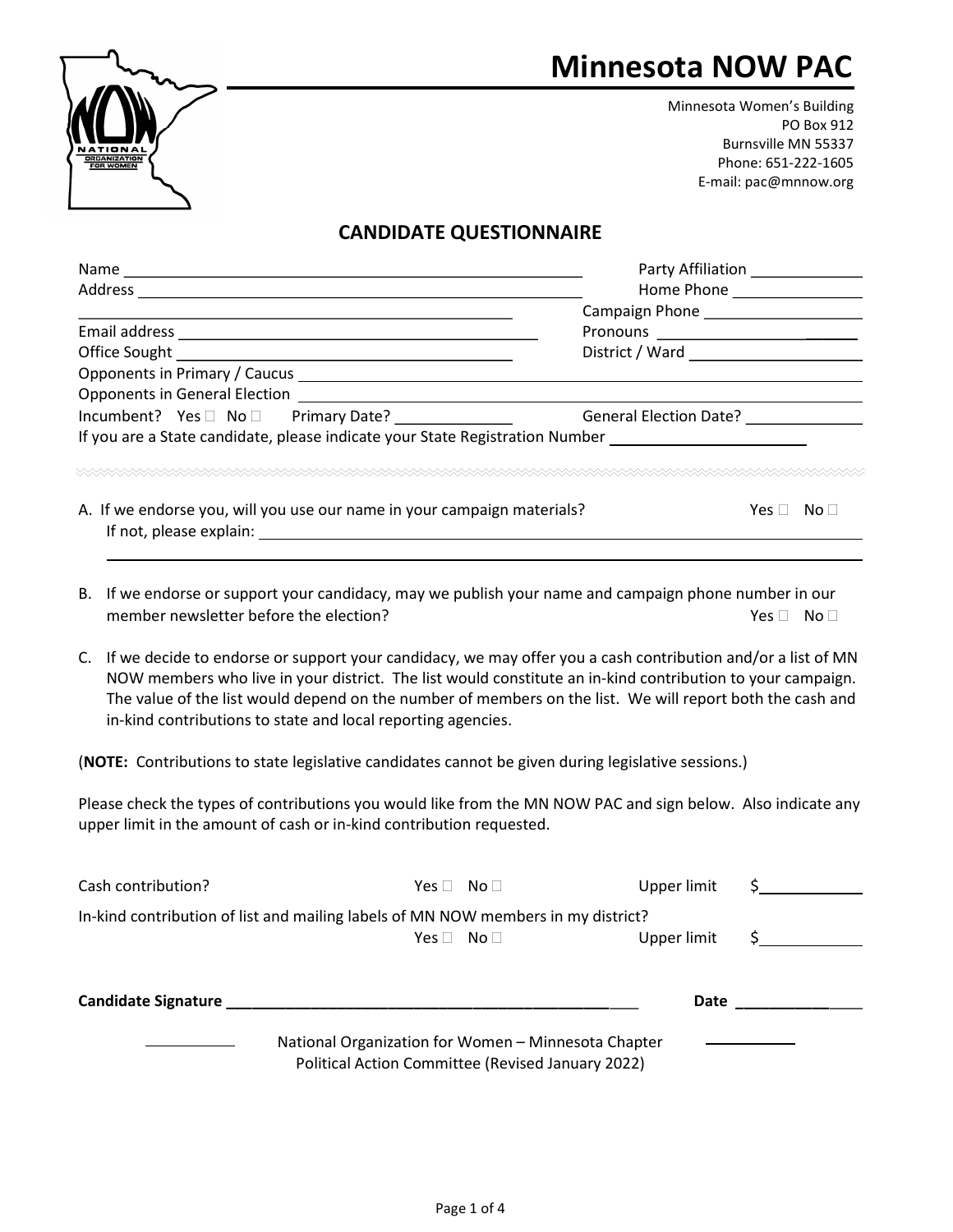NOW is a multi-issue organization, so we need to be informed of your positions on the following issues. Please type or print legibly. Please give specific answers to questions and answer completely. Use additional sheets if necessary. \* We have NOW position papers available on the starred questions. See our web site. - - - - - - - - - - - - - - - - - - - - - - - - - REPRODUCTIVE RIGHTS - - - - - - - - - - - - - - - - - - - - - - - \*1) A. Do you support any limitations on a woman's access to abortion services?  $Yes \Box$  No  $\Box$  If yes, please explain.  $\overline{a}$  B. How long have you held this position? C. Do you support governmental funding for abortion services?  $Yes \Box \text{ No } \Box$ D. Will you work to repeal all laws that limit women's access to abortion services, including, but not limited to mandatory waiting periods, parental notification for minors, and mandating the use of non-scientific, ideologically based information to discourage women from having abortions?  $Yes \Box \ No \Box$  If no, please explain.  $\overline{a}$ 2) Should pharmacists be allowed to refuse to fill birth control prescriptions based on personal conscience or moral belief? No  $\square$ If yes, please explain. 3) Do you think science based comprehensive sex education (including information on birth control, sexually transmitted diseases, disease prevention, and the full spectrum of human sexuality) should be taught in the public schools? No  $\square$ If yes, at what age should it begin; if no, please state reasons.  $\overline{\phantom{a}}$ - - - - - - - - - - - - - - - - - - - - - - - CONSTITUTIONAL EQUALITY - - - - - - - - - - - - - - - - - - - - - - 4) A. Do you support adding an Equal Rights Amendment (ERA) to the U.S. Constitution? Yes  $\Box$  No  $\Box$ B. Do you support adding a Constitutional Amendment For Equality (C.A.F.E.), which is a state version of the ERA, to the MN Constitution?  $Yes \Box \Box$  No  $\Box$ C. Do you support ratification of the United Nations Convention on the Elimination of all forms of Discrimination Against Women (CEDAW) by the U.S. Senate? The Manus of the No  $\square$  No  $\square$ \*5) A. What is your definition of affirmative action?  $\overline{a}$ B. Do you support repealing affirmative action programs?  $Yes \Box$  No  $\Box$  If yes, please explain.  $\overline{a}$ 6) Should educational institutions that discriminate on the basis of sex, race, or sexual orientation lose their governmental accreditation, tax exempt status, and any other government endorsement / benefit?  $\mathsf{Yes} \ \Box \ \ \mathsf{No} \ \Box$ If no, please explain.

 $\overline{a}$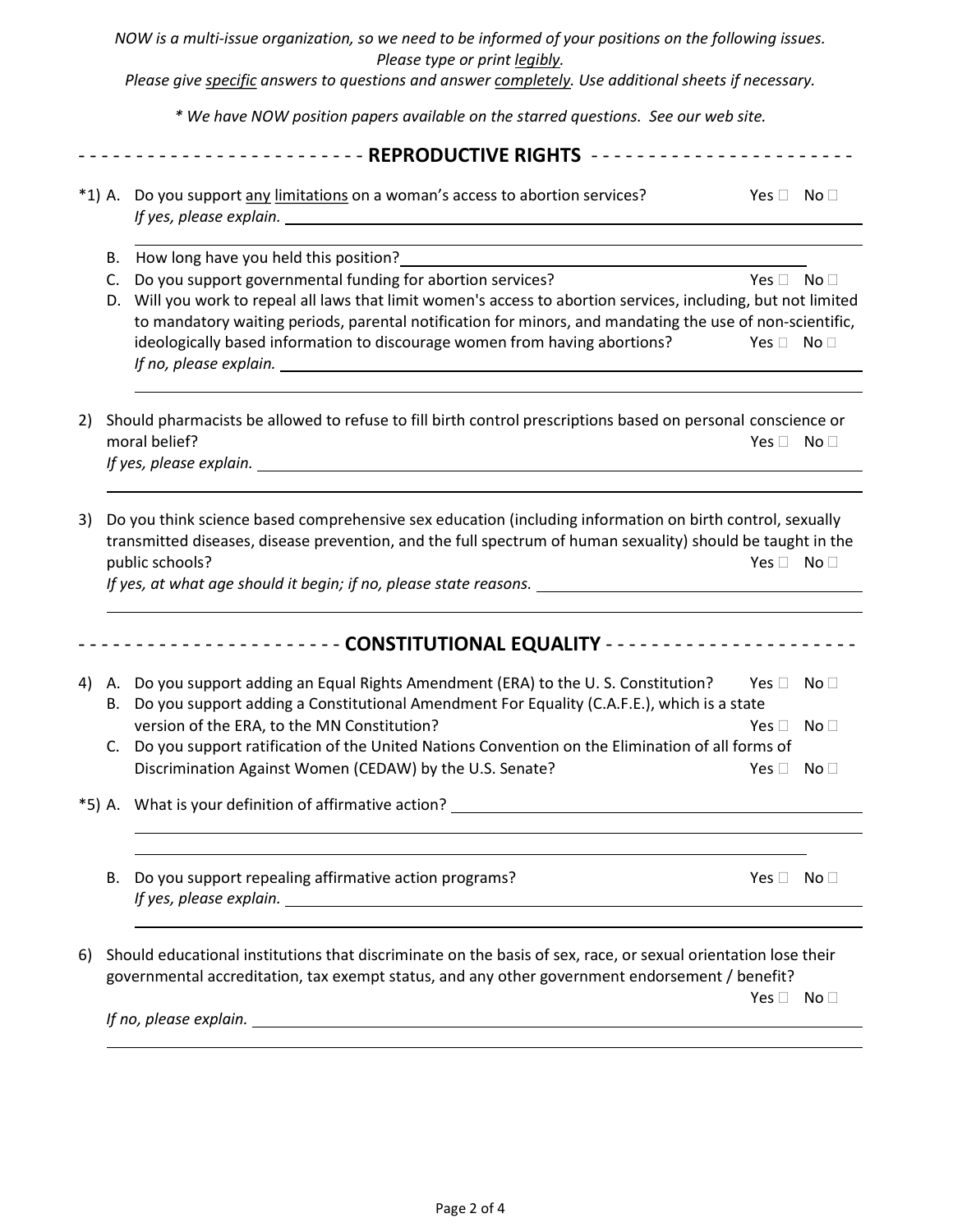| $*7)$             | Do you support legal marriage for same-sex couples?                                                                                                                                                                                                                                                                                                                                           | Yes $\Box$ No $\Box$                         |                 |
|-------------------|-----------------------------------------------------------------------------------------------------------------------------------------------------------------------------------------------------------------------------------------------------------------------------------------------------------------------------------------------------------------------------------------------|----------------------------------------------|-----------------|
| 8)                | Do you support anti-bullying legislation to ensure every student has a safe and supportive learning                                                                                                                                                                                                                                                                                           |                                              |                 |
|                   | environment in school?                                                                                                                                                                                                                                                                                                                                                                        | Yes $\Box$ No $\Box$                         |                 |
| 9)                | Do you support including same-sex couples in immigration policy?<br>If no, please explain. Notice that the set of the set of the set of the set of the set of the set of the set of the set of the set of the set of the set of the set of the set of the set of the set of the set of the set of                                                                                             | Yes $\Box$ No $\Box$                         |                 |
|                   |                                                                                                                                                                                                                                                                                                                                                                                               |                                              |                 |
| 10)               | How would you go about combating racism in your district and in Minnesota? ________________________                                                                                                                                                                                                                                                                                           |                                              |                 |
| 11)               | A. Will you work for the decriminalization of undocumented immigrant workers?<br>B. Will you work to stop the deportation of undocumented immigrant workers?                                                                                                                                                                                                                                  | Yes $\Box$ No $\Box$<br>Yes $\Box$ No $\Box$ |                 |
|                   |                                                                                                                                                                                                                                                                                                                                                                                               |                                              |                 |
|                   | How would you work to eliminate racial profiling by law enforcement?<br>--------------------- FREEDOM FROM VIOLENCE ---------------------                                                                                                                                                                                                                                                     |                                              |                 |
|                   | What approaches would you take to end violence against women, which includes, but is not limited to<br>domestic violence, sexual assault, rape, modern slavery, honor killings, hate crimes, and murder?                                                                                                                                                                                      |                                              |                 |
|                   | A. Do you support an increase in governmental funding for battered women's services such as emergency                                                                                                                                                                                                                                                                                         |                                              |                 |
| 12)<br>13)<br>14) | shelters, transitional housing, and family visitation centers?<br>B. Do you support funding public awareness programs designed to end the silence surrounding domestic                                                                                                                                                                                                                        | Yes $\Box$ No $\Box$                         |                 |
|                   | violence, family violence, and dating violence?<br>C. Do you support the funding of violence prevention programs in public schools?                                                                                                                                                                                                                                                           | Yes $\Box$<br>Yes $\Box$ No $\Box$           | No <sub>1</sub> |
|                   |                                                                                                                                                                                                                                                                                                                                                                                               |                                              |                 |
|                   | *15) A. There is currently a five-year lifetime limit for a family to receive welfare benefits. Do you think<br>this time limit should be eliminated?<br>Please explain. <u>The community of the community of the community of the community of the community of the community of the community of the community of the community of the community of the community of the community of t</u> | Yes $\Box$ No $\Box$                         |                 |
|                   | B. Do you support removing any of the welfare work requirements?                                                                                                                                                                                                                                                                                                                              | Yes $\Box$ No $\Box$                         |                 |